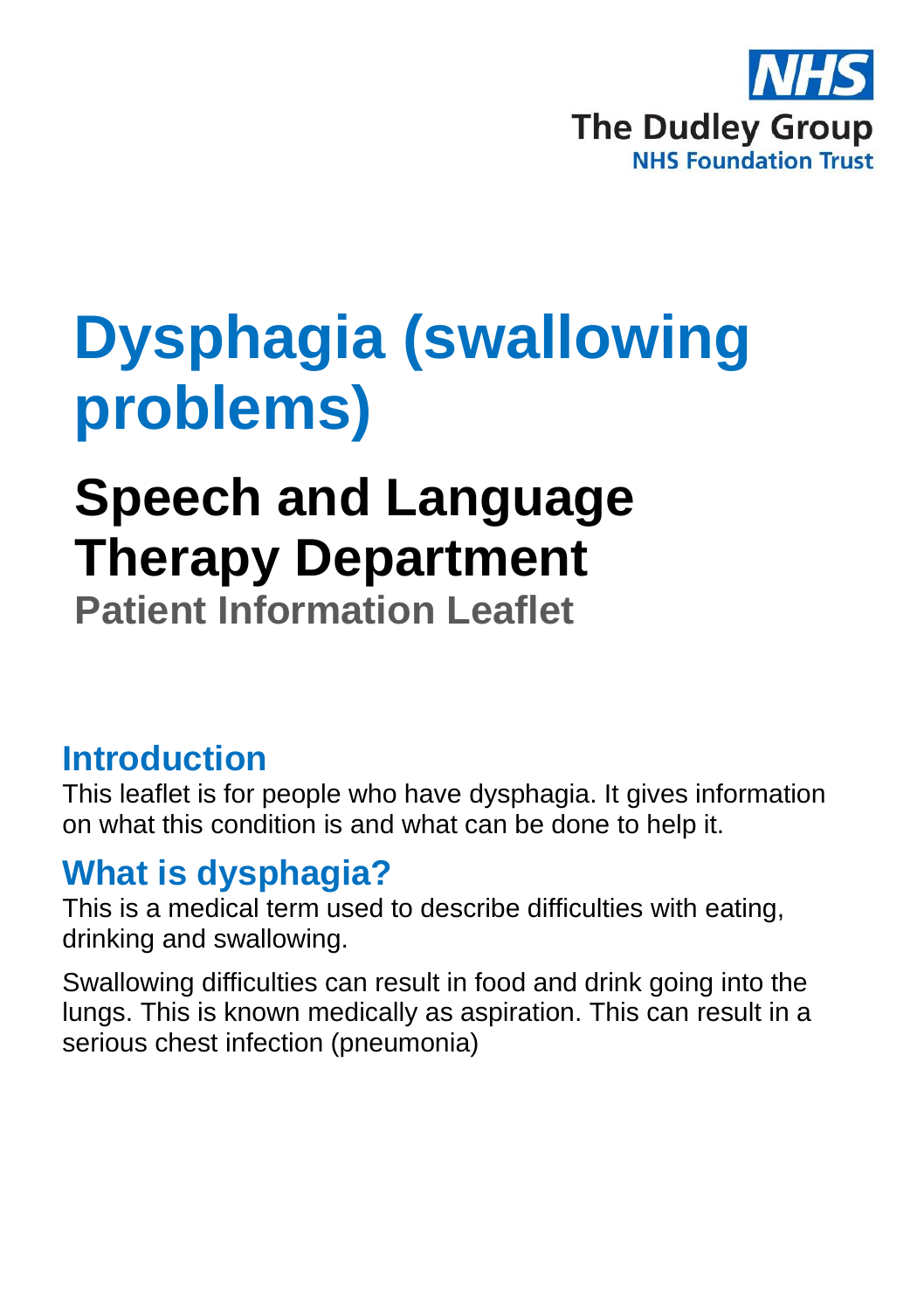## **How is it caused?**

These difficulties can arise from a number of medical conditions such as:

- A stroke.
- Head injury.
- Dementia.
- Chronic obstructive pulmonary disease (COPD).
- Cancer, for example, of the mouth or the oesophagus (food pipe).
- Neurological conditions such as multiple sclerosis and Parkinson's disease.

However, it is most commonly seen after a stroke or head injury, and in people with dementia.

It is important that dysphagia is identified and treated promptly to help prevent the development of a chest infection and the complications that may come with this.

## **What are the symptoms?**

Some people with dysphagia have problems swallowing certain foods or liquids, while others cannot swallow at all.

Other signs of dysphagia include:

- Coughing or choking when eating or drinking.
- Bringing food back up, sometimes through the nose.
- A sensation that food is stuck in your throat or chest.
- Persistent drooling of saliva.

Over time, dysphagia can also cause symptoms such as weight loss and repeated chest infections.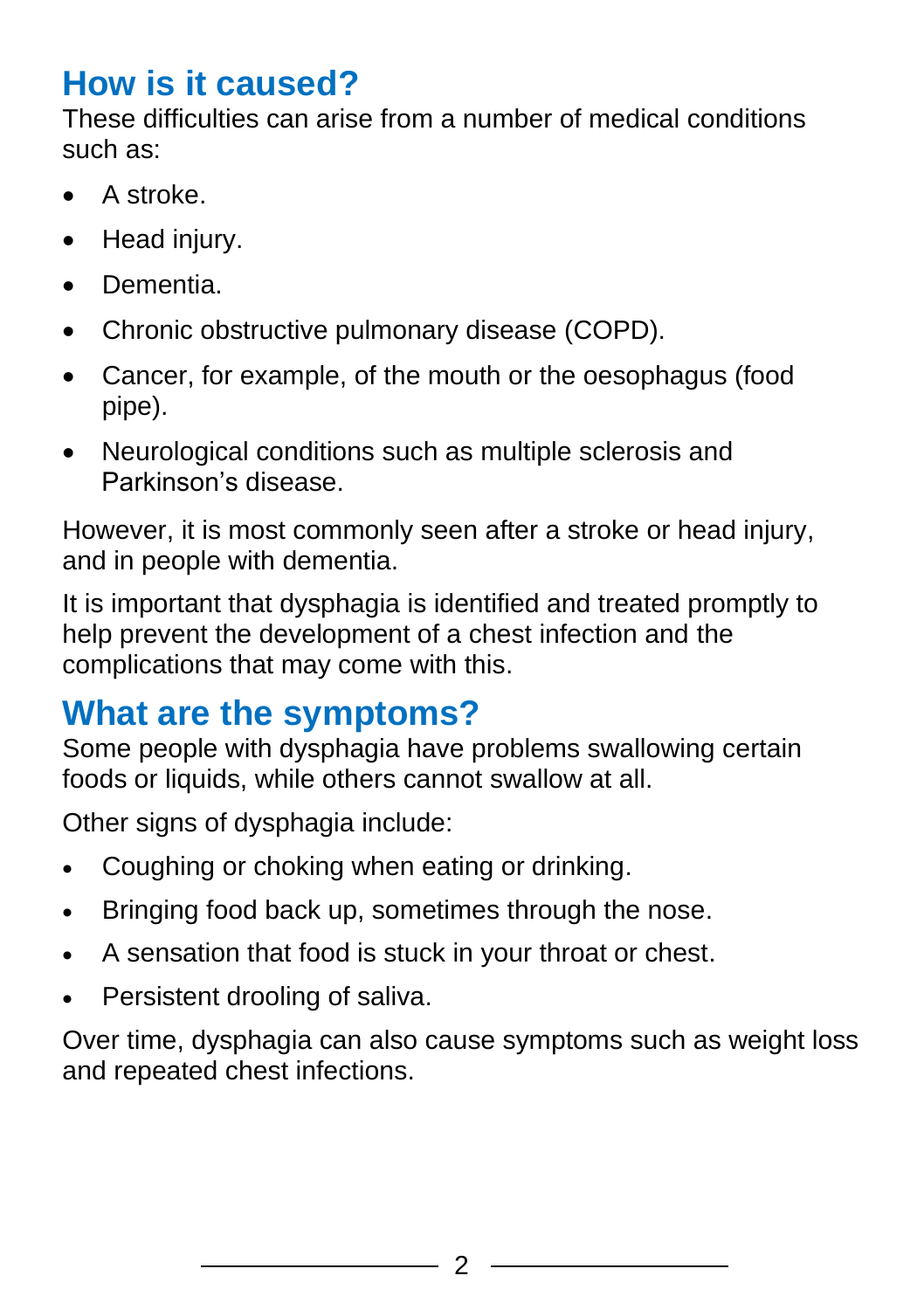## **How is it treated?**

#### **Changing the foods and drinks you eat:**

It may be necessary to make the fluids you drink thicker using a starch based thickening powder. This makes the drinks easier to control and, therefore, reduces the risk of them going into the lungs.

You can eat softer or pureed food so that you can swallow it easier. This reduces the risk of choking and the build-up of food in the mouth.

Please speak to the speech therapist about specific recommendations for you.

#### **Not eating:**

In some cases, you or your relative/friend may not be safe to swallow **any** food or drink due to the risk of it going into the lungs. In this instance, you or your relative/friend may not be able to eat anything. This is known medically as nil by mouth.

To ensure you or your relative/friend receives adequate nutrition, you may have a nasogastric tube placed through your nose into the stomach. This does not affect how you swallow so you can eat and drink with the tube in place when it is safe to do so.

### **Speech and language therapy:**

A speech and language therapist (SLT) will assess you or your relative/friend's abilities to eat, drink and swallow. Then they will provide advice and recommendations. They may suggest certain postures or swallowing techniques to help you or your relative/friend to eat, drink and swallow safely.

A dietitian may be involved to ensure you or your relative/friend is getting enough to eat and drink.

If necessary, nursing staff will be involved in helping to feed you or your relative/friend, following the SLT guidelines.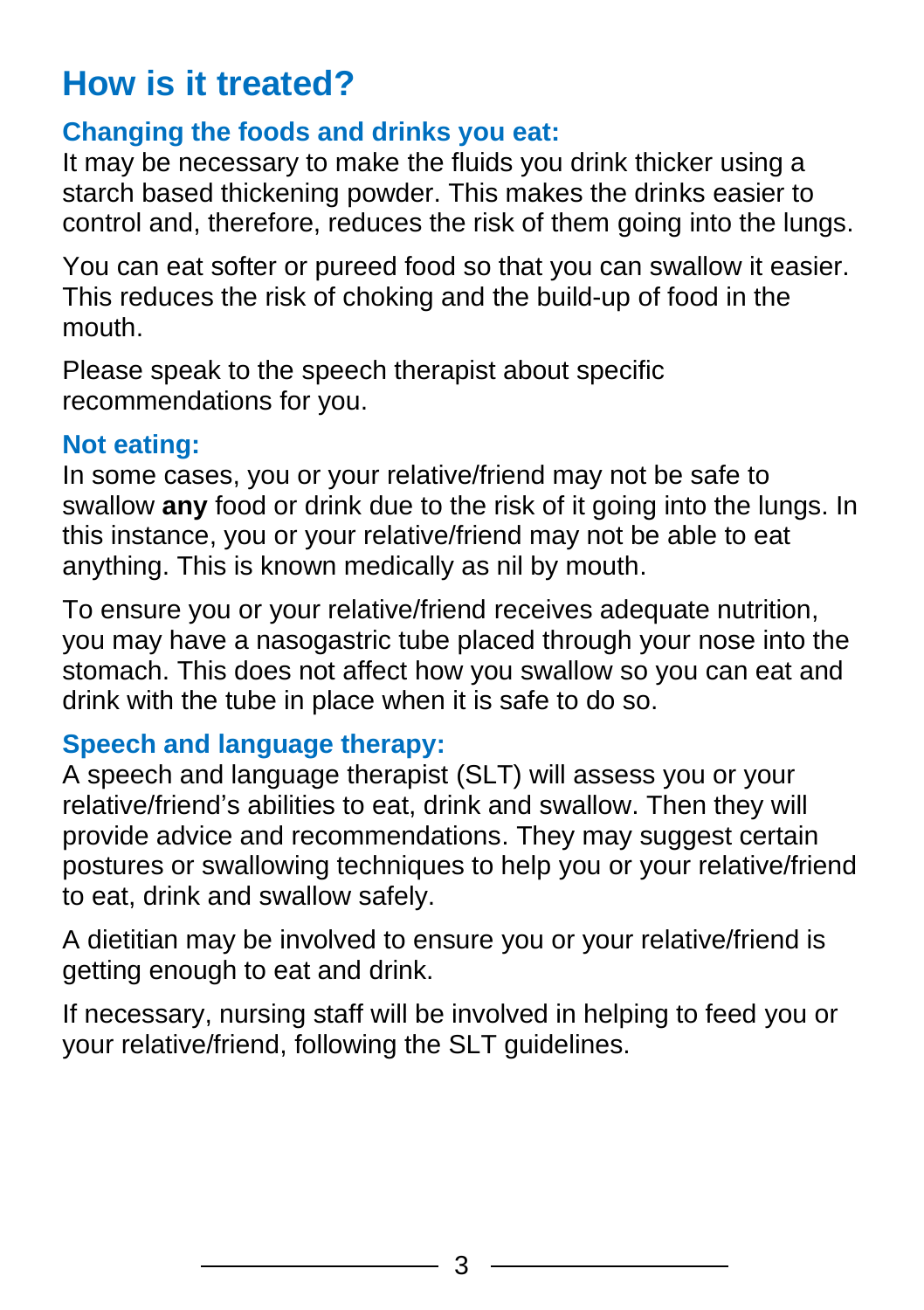## **How can I help my relative/friend?**

Always follow any swallowing recommendations your relative/friend has been given or ask nursing staff before giving them anything to eat or drink.

If you are giving your relative/friend something to eat or drink:

- Make sure they are upright and alert.
- Do not use straws or spouted beakers (unless stated on the bed board).
- If they cough when eating or drinking, please **stop and tell nursing staff.**

## **What happens when I leave hospital?**

People sometimes need to eat or drink special food and fluids when they go home. If necessary, the SLT will refer you or your relative/friend to the Community SLT Team for ongoing support. If you have any questions, please ask on the ward to speak with a speech and language therapist.

If you have any questions, or if there is anything you do not understand about this leaflet, please contact:

#### **Speech and Language Therapy Department**

Russells Hall Hospital Pensnett Road, Dudley DY1 2HQ

**01384 456111 ext. 2439 or 4565**

[www.dgft.nhs.uk](http://www.dgft.nhs.uk/) Email: [speechtherapy.adults@nhs.net](mailto:speechtherapy.adults@nhs.net)

Russells Hall Hospital switchboard number: 01384 456111

#### **This leaflet can be downloaded or printed from:**

[http://dgft.nhs.uk/services-and-wards/speech-and-language](http://dgft.nhs.uk/services-and-wards/speech-and-language-therapy/)[therapy/](http://dgft.nhs.uk/services-and-wards/speech-and-language-therapy/)

If you have any feedback on this patient information leaflet, please email dgft.patient.information@nhs.net